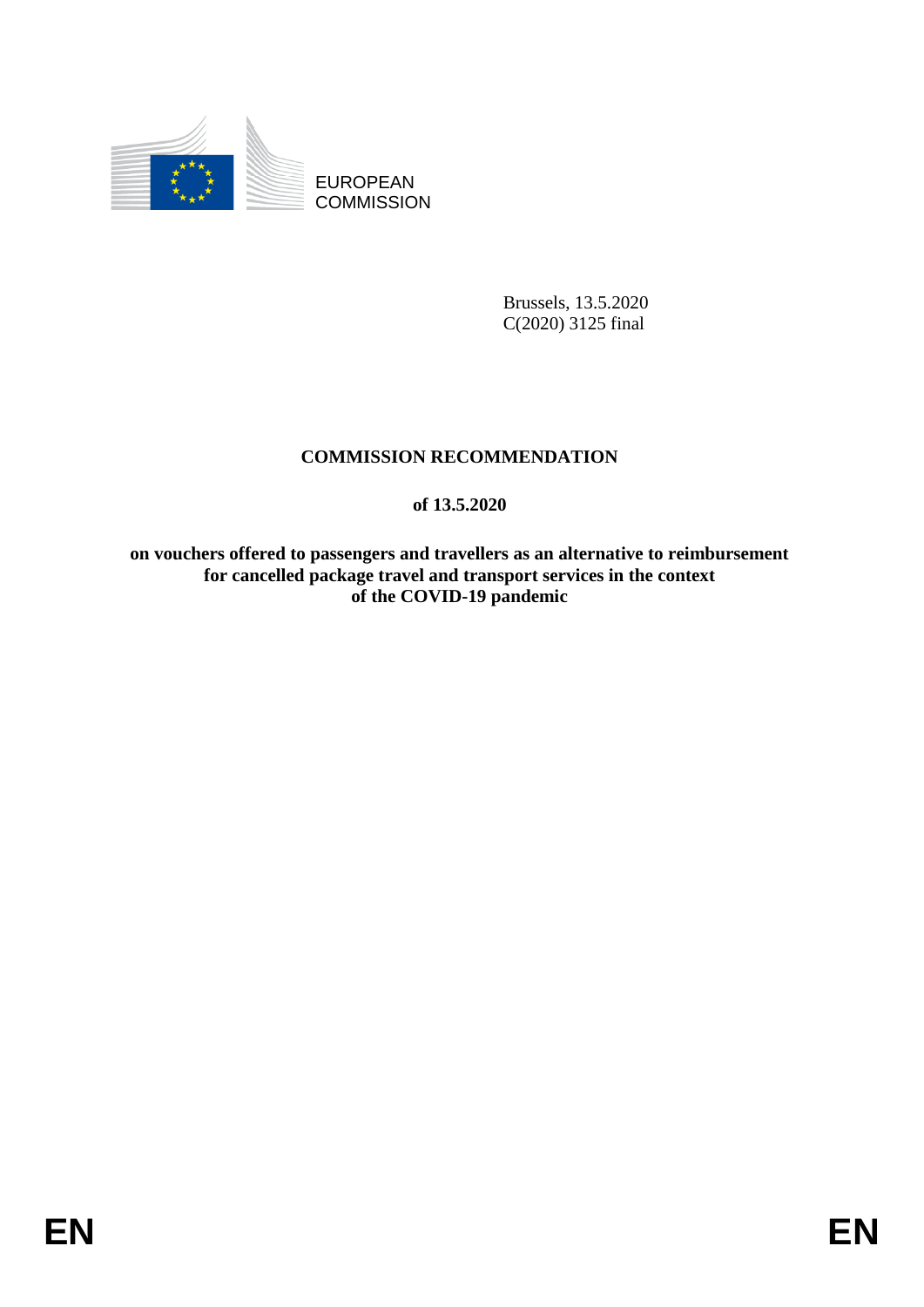### **COMMISSION RECOMMENDATION**

#### **of 13.5.2020**

## **on vouchers offered to passengers and travellers as an alternative to reimbursement for cancelled package travel and transport services in the context of the COVID-19 pandemic**

#### THE EUROPEAN COMMISSION,

Having regard to the Treaty on the Functioning of the European Union, and in particular Article 292 thereof,

Whereas:

- (1) On 30 January 2020, the World Health Organization declared the COVID-19 outbreak a 'public health emergency of international concern' and, on 11 March 2020, characterised it as a pandemic<sup>1</sup>. The consequent serious impact on international and domestic travel, both for business and leisure, has been pervasive in Europe and the rest of the world since 1 March 2020.
- (2) The COVID-19 pandemic has resulted in national travel bans as well as warnings or restrictions at borders. This has led to a vast number of cancellations and many citizens being unable to travel. The current unprecedented worldwide travel restrictions<sup>2</sup> have caused almost a standstill of travel in Europe and many other parts of the world. This is having a serious impact on carriers, organisers of package tours ("organisers"), and providers of other tourism services as part of package tours.
- (3) At the same time, many passengers and travellers have been affected by the economic impact of the crisis and have seen their income reduced as a result of the curtailment of economic activities which impacts the prospects of both employers and employees<sup>3</sup>.
- (4) The travel and tourism sectors in the Union report a reduction of bookings in the range of 60% to 90% compared to the same period last year. Refund requests from travellers due to cancellations far exceed the level of new bookings. According to preliminary estimates of the European Travel Agents' and Tour Operators' Association (ECTAA), the COVID-19 pandemic may cause a loss of EUR 30 billion (minus 60%) in the first quarter of 2020 and EUR 46 billion (minus 90%) in the second quarter, compared to expected turnover based on previous years.
- (5) Carriers in all modes of transport are faced with a sharp decline in their business and nearly a complete standstill of their operations. This is resulting in a reduction of their cash-flow, due to the COVID-19 pandemic<sup>4</sup>.

 $\mathbf{1}$ <sup>1</sup> <https://www.who.int/emergencies/diseases/novel-coronavirus-2019/events-as-they-happen><br><sup>2</sup> According to the UNWTO 06% of algebral destinations impose travel matrixisms (or

<sup>2</sup> According to the UNWTO, 96% of global destinations impose travel restrictions (see UNWTO, COVID-19 related travel restrictions – a global review for tourism, a first report as of 16 April 2020).

<sup>&</sup>lt;sup>3</sup> The Economic Sentiment Indicator (ESI) recorded in April 2020 the strongest monthly decline in the ESI on record (since 1985), dropping to 67.0 and 65.8 for the Euro area and the Union, respectively. The Employment Expectations Indicator (EEI) declined in April 2020 to its lowest level on record (63.7 in the Euro area and 63.3 in the Union). See [https://ec.europa.eu/info/business-economy](https://ec.europa.eu/info/business-economy-euro/indicators-statistics/economic-databases/business-and-consumer-surveys/latest-business-and-consumer-surveys_en)[euro/indicators-statistics/economic-databases/business-and-consumer-surveys/latest-business-and](https://ec.europa.eu/info/business-economy-euro/indicators-statistics/economic-databases/business-and-consumer-surveys/latest-business-and-consumer-surveys_en)[consumer-surveys\\_en](https://ec.europa.eu/info/business-economy-euro/indicators-statistics/economic-databases/business-and-consumer-surveys/latest-business-and-consumer-surveys_en)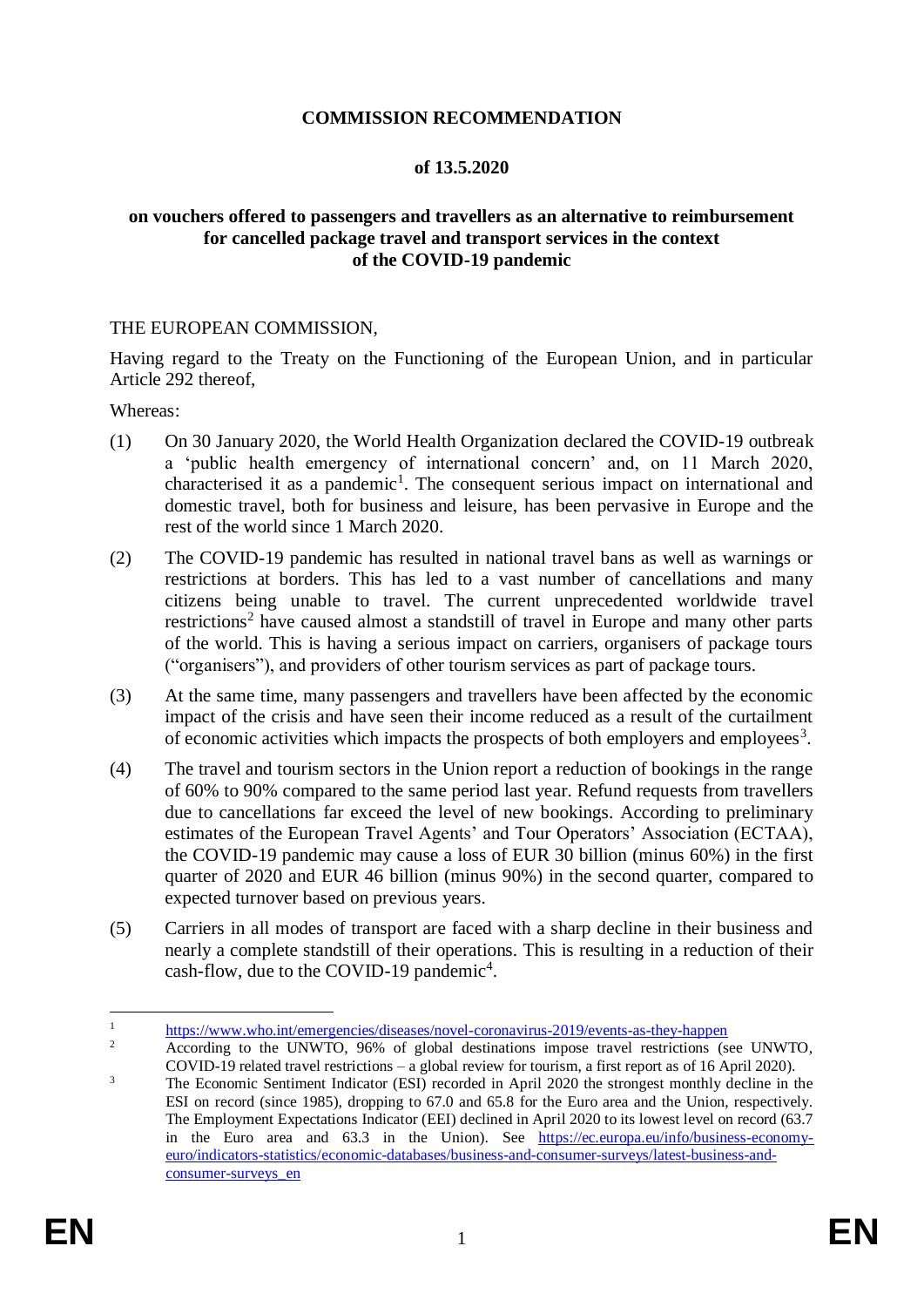- (6) The conditions and criteria under which containment measures can be lifted depend largely on data that are developing over time, among other things, on epidemiological data. It follows that a clear timeline for a de-confinement which will allow a full resumption of transport services and tourism is not yet available<sup>5</sup>.
- (7) Regulations (EC) No  $261/2004^6$ , (EC) No  $1371/2007^7$ , (EU) No  $1177/2010^8$  and (EU) No 181/2011<sup>9</sup> of the European Parliament and of the Council ("the Union passenger rights Regulations)" provide for passenger rights in the event of cancellations. In the event of a cancellation by the carrier, passengers have the choice, to be offered to them by the carrier, between reimbursement (refund) and re-routing<sup>10</sup>. As re-routing is hardly applicable under the present circumstances, the de facto choice is mainly between the various possibilities for reimbursement.
- (8) Reimbursement of the full cost of the ticket is due within 7 days following the passenger's request in the cases of air, sea and inland waterways transport, 14 days after the offer has been made or the request has been received for bus and coach transport and 1 month after the request in the case of rail transport. Under the Union legislation, the reimbursement can be made in money or in the form of a voucher. However, reimbursement by means of a voucher is only possible if the passenger agrees. $11$
- (9) Directive (EU)  $2015/2302$  of the European Parliament and of the Council<sup>12</sup> ("the Package Travel Directive") provides that, if a package trip is cancelled due to "unavoidable and extraordinary circumstances", travellers have the right to get a full refund of any payments made for the package, without undue delay and in any event within 14 days after termination of the contract. In this context, the organiser may offer the traveller reimbursement in the form of a voucher. However, this possibility does not deprive the travellers of their right to reimbursement in money.

 $\overline{a}$ <sup>4</sup> For example, approximately -90% of air traffic compared to a year ago (Source: Eurocontrol), -85% long-distance rail passenger service, -80% on regional rail passenger services (including sub-urban), near standstill on international rail passenger services (Source: CER); more than -90% for cruise and passenger ships in mid-April compared to a year ago (Source: EMSA).

<sup>&</sup>lt;sup>5</sup> See Joint European Roadmap towards lifting COVID-19 containment measures of 15 April 2020, [https://ec.europa.eu/info/live-work-travel-eu/health/coronavirus-response/european-roadmap-lifting](https://ec.europa.eu/info/live-work-travel-eu/health/coronavirus-response/european-roadmap-lifting-coronavirus-containment-measures_en)[coronavirus-containment-measures\\_en](https://ec.europa.eu/info/live-work-travel-eu/health/coronavirus-response/european-roadmap-lifting-coronavirus-containment-measures_en)

<sup>&</sup>lt;sup>6</sup> Regulation (EC) No 261/2004 of the European Parliament and of the Council of 11 February 2004 establishing common rules on compensation and assistance to passengers in the event of denied boarding and of cancellation or long delay of flights, and repealing Regulation (EEC) No 295/91 (OJ L 46, 17.2.2004, p. 1).

<sup>&</sup>lt;sup>7</sup> Regulation (EC) No 1371/2007 of the European Parliament and of the Council of 23 October 2007 on rail passengers' rights and obligations (OJ L 315, 3.12.2007, p. 14).

<sup>8</sup> Regulation (EU) No 1177/2010 of the European Parliament and of the Council of 24 November 2010 concerning the rights of passengers when travelling by sea and inland waterway and amending Regulation (EC) No 2006/2004 (OJ L 334, 17.12.2010, p. 1).

<sup>&</sup>lt;sup>9</sup> Regulation (EU) No 181/2011 of the European Parliament and of the Council of 16 February 2011 concerning the rights of passengers in bus and coach transport and amending Regulation (EC) No 2006/2004 (OJ L 55 28.2.2011, p. 1).

<sup>&</sup>lt;sup>10</sup> Article 7(3) of Regulation (EC) No 261/2004; Article 16 (1)(a) of Regulation (EC) No 1371/2007; Article 18 (1)(b) of Regulation (EU) No 1177/2010; Article 19 (1)(b) of Regulation (EU) No 181/2011.

<sup>&</sup>lt;sup>11</sup> Article 7(3) of Regulation 261/2004; Article 16 (1)(a) of Regulation 1371/2007; Article 18 (1)(b) of Regulation 1177/2010; Article 19 (1)(b) of Regulation 181/2011.

<sup>&</sup>lt;sup>12</sup> Directive (EU) 2015/2302 of the European Parliament and of the Council of 25 November 2015 on package travel and linked travel arrangements, amending Regulation (EC) No 2006/2004 and Directive 2011/83/EU of the European Parliament and of the Council and repealing Council Directive 90/314/EEC (OJ L 326, 11.12.2015, p. 1).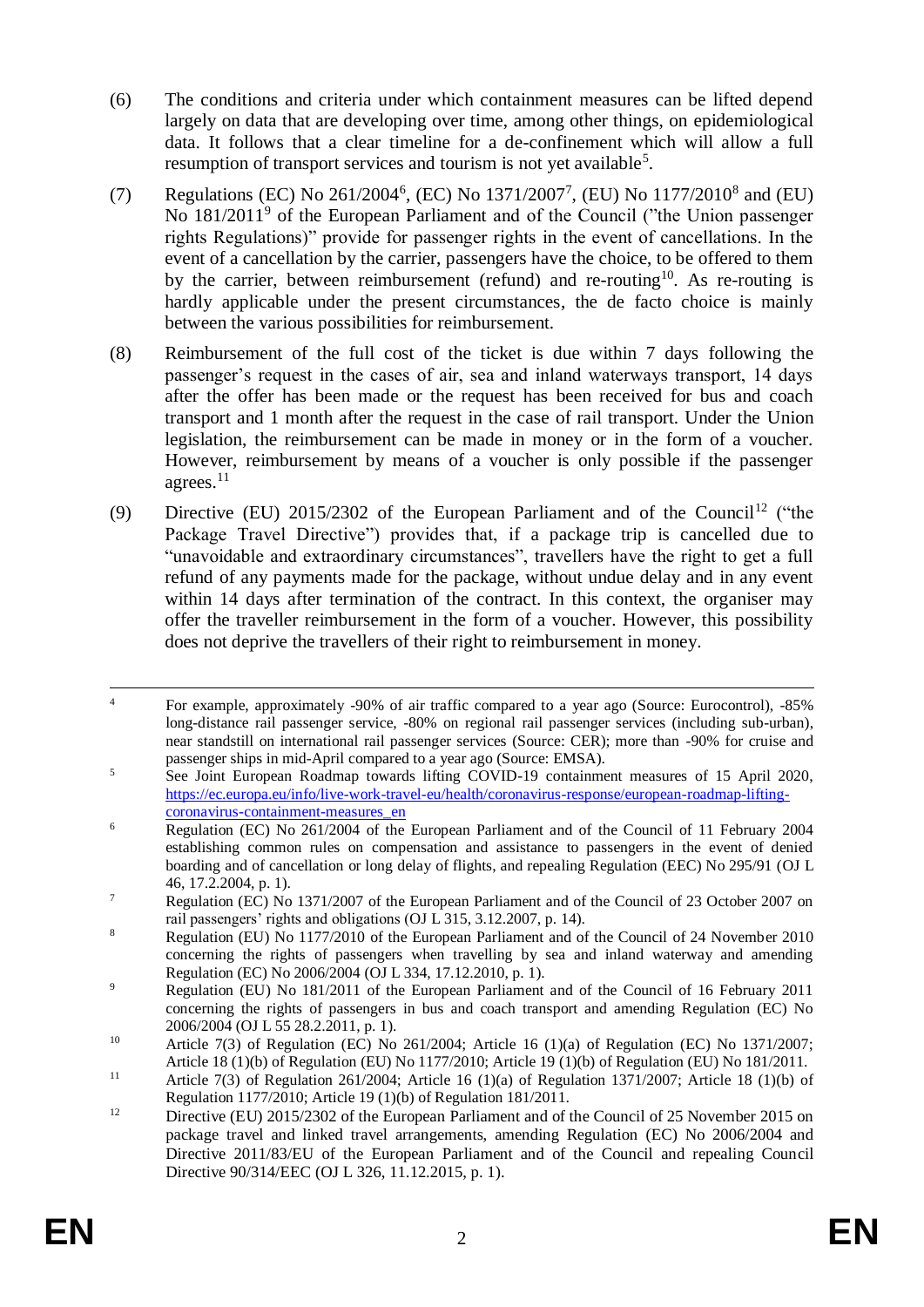- (10) Similarly, where changes to a package travel contract (for example postponement) or a substitute package are proposed<sup>13</sup>, and where those changes or the substitute package result in the traveller accepting a package of lower quality or  $\cos t^{14}$  or terminating the contract<sup>15</sup>, a voucher may also be offered by the organiser, provided that travellers are not deprived of their right to reimbursement in money.
- (11) On 18 March 2020, the Commission adopted Interpretative Guidelines on EU passenger rights Regulations in the context of the developing situation with COVID-19<sup>16</sup>. The Commission recalled that passengers have the choice between cash reimbursement and reimbursement in the form of a voucher.
- (12) On 19 March 2020, informal guidance on the application of the Package Travel Directive in connection with COVID-19 has been published on the Commission's website<sup>17</sup>, confirming the traveller's right to get a full refund, but also stating that it is possible for the traveller to accept a voucher.
- (13) The numerous cancellations entailed by the COVID-19 pandemic have led to an unsustainable cash-flow and revenue situation for the transport and travel sectors. The liquidity problems of organisers are exacerbated by the fact that they have to reimburse the full price of the package to the traveller while they do not themselves always receive reimbursement of prepaid services that form part of the package in due time. This can de facto result in an unfair sharing of the burden among the operators in the travel eco-system.
- (14) If organisers or carriers become insolvent, there is a risk that many travellers and passengers would not receive any refund at all, as their claims against organisers and carriers are not protected. The same problem may arise in a business-to-business context, where organisers receive a voucher as reimbursement for prepaid services from carriers, which later become insolvent.
- (15) Making vouchers more attractive, as an alternative to reimbursement in money, would increase their acceptance by passengers and travellers. This would help to ease the liquidity problems of carriers and organisers and could ultimately lead to better protection of the interests of passengers and travellers.
- (16) To that end, vouchers should be protected against insolvency of the carrier or of the organiser. Such protection could be set up by the private or the public sector, and should be sufficiently effective and robust. It should cover at least those vouchers that present the characteristics described in this Recommendation.
- (17) Those characteristics should pertain notably to the minimum validity period, to the period of time after which, in the event of vouchers with a validity period longer than the minimum, travellers or passengers are entitled to reimbursement if they so wish, and to the conditions of reimbursement for vouchers that have not been redeemed. They should also pertain to the range of services for which the voucher can be used, to the time available for using the voucher and to its transferability. Additional characteristics may also be considered to increase the attractiveness of vouchers further.

 $\overline{a}$ <sup>13</sup> See Article 11 of the Package Travel Directive.<br><sup>14</sup> See Article 11(4) of the Package Travel Directive.

<sup>&</sup>lt;sup>14</sup> See Article 11(4) of the Package Travel Directive.<br><sup>15</sup> See Article 11(5) of the Package Travel Directive.

<sup>&</sup>lt;sup>15</sup> See Article 11(5) of the Package Travel Directive.<br> $\frac{16}{16}$  OLC 80L 18.3.2020 p. 1

<sup>&</sup>lt;sup>16</sup> OJ C 89I, 18.3.2020, p. 1.<br><sup>17</sup> https://so.surgeo.su/info/site

[https://ec.europa.eu/info/sites/info/files/coronavirus\\_info\\_ptd\\_19.3.2020.pdf,](https://ec.europa.eu/info/sites/info/files/coronavirus_info_ptd_19.3.2020.pdf) published on the<br>Commission's COVID-19 response website https://ec.europa.eu/info/live-work-travel-Commission's COVID-19 response website [https://ec.europa.eu/info/live-work-travel](https://ec.europa.eu/info/live-work-travel-eu/health/coronavirus-response/travel-and-transportation_en)[eu/health/coronavirus-response/travel-and-transportation\\_en](https://ec.europa.eu/info/live-work-travel-eu/health/coronavirus-response/travel-and-transportation_en)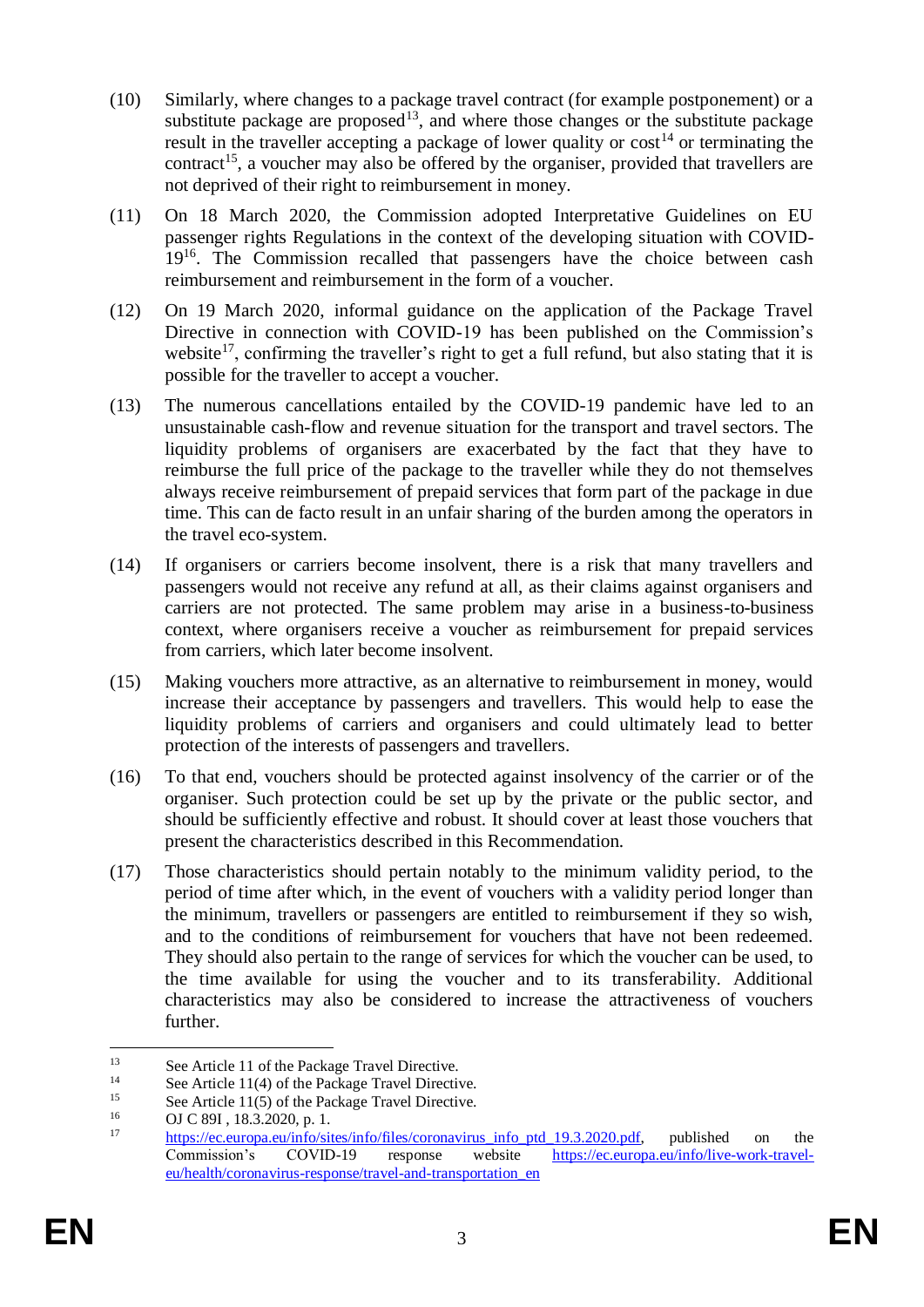- (18) The issuance of a voucher in parallel to the chargeback under credit card schemes could ultimately lead to a form of double refund. Therefore, where the traveller or passenger opts for a voucher, the carrier should transmit that information to the organiser, travel agent or other intermediary.
- (19) With the aim of making vouchers attractive to passengers or travellers, Member States might consider the adoption of schemes to support operators in the travel and transport sectors in line with Union State aid rules. For example, they could set up dedicated guarantee schemes for vouchers directly based on Article 107(3)(b) of the Treaty. In addition, Member States could support operators in the travel and transport sectors by granting *de minimis* aid in line with Commission Regulation (EU) No 1407/2013<sup>18</sup>.
- (20) Member States that provide support to operators in the travel and transport sectors to ensure that reimbursement claims resulting from the COVID-19 pandemic are satisfied, should ensure that such schemes apply to all passengers or travellers covered by the Package Travel Directive or the relevant Union passenger rights Regulations regardless of their service provider.
- (21) As regards possible additional liquidity needs of operators in the travel and transport sectors, on 19 March 2020 the Commission adopted a Temporary Framework for State aid measures to support the economy in the current COVID-19 crisis<sup>19</sup> based on Article 107(3)(b) of the Treaty to remedy a serious disturbance to the economy in the Member States. The Temporary Framework was amended on to cover additional aid measures, both on 3 April<sup>20</sup> and on 8 May  $2020^{21}$ .
- (22) The Temporary Framework applies in principle to all sectors and undertakings including transport and travel undertakings and recognises transport and travel as being among the most affected sectors. It aims to remedy the liquidity shortages faced by companies by allowing for instance direct grants, tax advantages, State guarantees for loans and subsidised public loans. To address urgent liquidity needs in particular of small and medium-sized enterprises in a speedy manner, Member States may give, up to the nominal value of EUR 800 000 per company, zero-interest loans, guarantees on loans covering 100% of the risk, or provide equity. In addition, the Temporary Framework provides for possibilities of aid covering liquidity needs beyond the EUR 800 000 per company in the form of guarantees and interest rate subsidies, subject to, inter alia, minimum pricing conditions. In this context, Member States may decide upon support to operators in the travel and transport sectors to ensure that reimbursement claims caused by the COVID-19 outbreak are satisfied with a view to ensuring the protection of passenger and consumer rights, and equal treatment of passengers and travellers.
- (23) In this context, the Commission will take account of decisions granting aid to the aviation sector already taken by Member States, to ensure that additional aid to the same beneficiaries does not result in overcompensation in view of the need to protect the level playing field in the internal market.

<sup>18</sup> <sup>18</sup> Commission Regulation (EU) No 1407/2013 of 18 December 2013 on the application of Articles 107 and 108 of the Treaty on the Functioning of the European Union to de minimis aid (OJ L352, 24.12.2013, p. 1).

<sup>&</sup>lt;sup>19</sup> Communication from the Commission - Temporary framework for State aid measures to support the economy in the current COVID-19 outbreak (OJ C 91I, 20.3.2020, p. 1).

<sup>&</sup>lt;sup>20</sup> Communication from the Commission – Amendment to the Temporary Framework for State aid measures to support the economy in the current COVID-19 outbreak, OJ C 112I, 4.4.2020, p. 1.

<sup>&</sup>lt;sup>21</sup> Communication from the Commission – Amendment to the Temporary Framework for State aid measures to support the economy in the current COVID-19 outbreak, OJ C 164, 13.5.2020, p.3.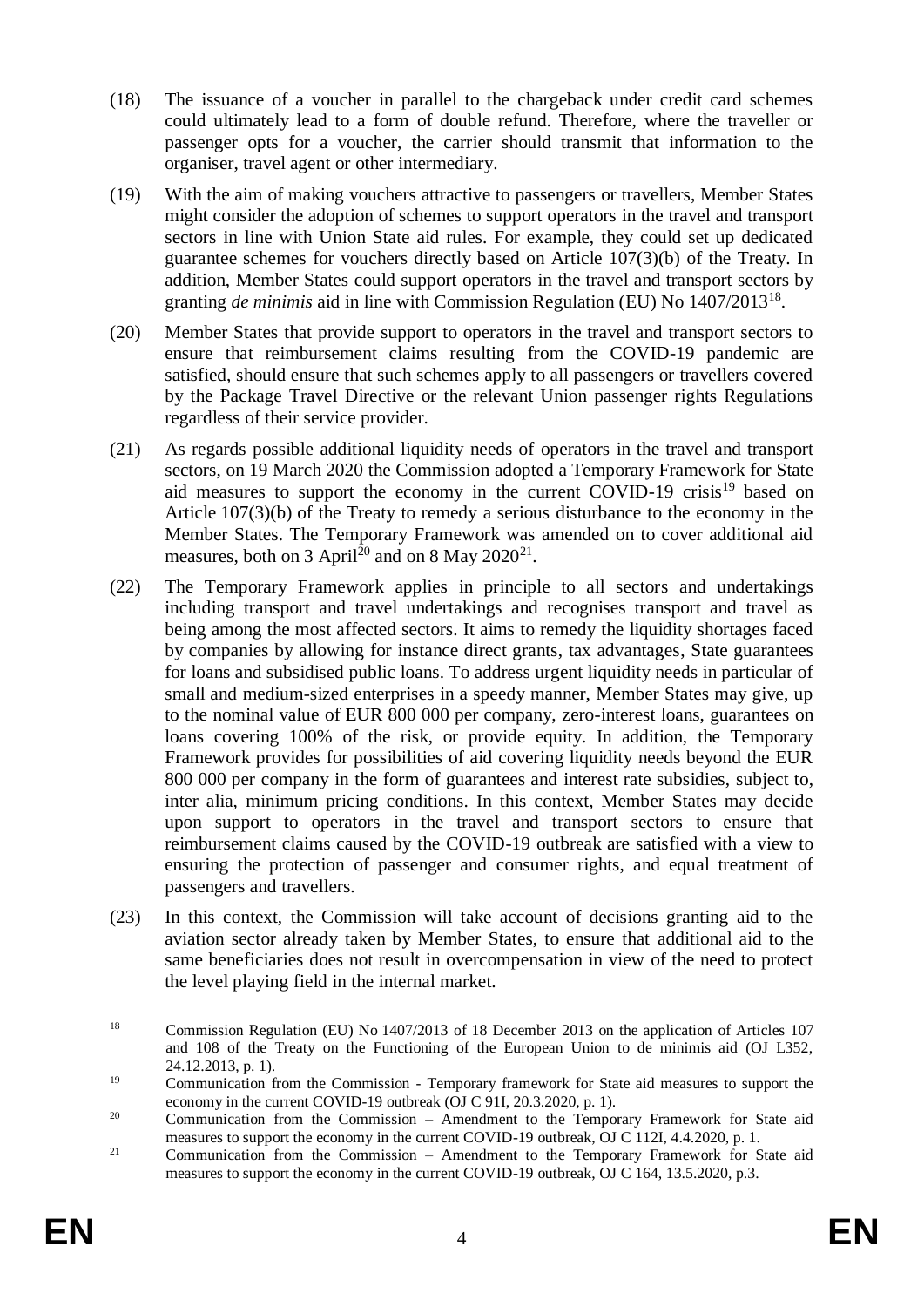- (24) Finally, Member States may decide, following the bankruptcy of a carrier or organiser, to cover reimbursement claims of passengers or travellers. Such coverage of reimbursement claims would only benefit passengers or travellers and not undertakings. Therefore, it would not constitute State aid and can thus be implemented by Member States without prior approval of the Commission.
- (25) The Commission stands ready to provide assistance and advice to Member States with regard to State aid policy issues in designing such measures.
- (26) Member States and operators should be encouraged to consider the use of the Union schemes available to support undertakings' activity and liquidity needs.
- (27) In order to maximise the effects of this Recommendation, all interested parties should be informed about and encouraged to implement it,

## HAS ADOPTED THIS RECOMMENDATION:

## **Subject-matter**

- 1. This Recommendation concerns vouchers that carriers or organisers may propose to passengers or travellers, as an alternative to reimbursement in money, and subject to the passenger's or traveller's voluntary acceptance, in the following circumstances:
- (a) in the event of a cancellation by the carrier or organiser made as from 1 March 2020 for reasons linked to the COVID-19 pandemic, in the context of the following provisions:
	- (1) Article 8(1)(a) read in combination with Article 7(3) of Regulation (EC) No 261/2004;
	- (2) Article 16(a) read in combination with Article 17(2) and (3) of Regulation (EC) No 1371/2007;
	- (3) Article 19(1)(b) of Regulation (EU) No 1177/2010;
	- (4) Article 18(1)(b) of Regulation (EU) No 181/2011;
	- (5) Articles 12(3) and (4) of Directive (EU) 2015/2302.
- (b) in the event of changes to the contract or terminations, taking place from 1 March 2020 for reasons linked to the COVID-19 pandemic, in the context of Article 11(4) and (5) of Directive (EU) 2015/2302.

#### **Protection against insolvency**

2. In order to contribute to making vouchers an attractive and reliable alternative to reimbursement in money, at least vouchers presenting the characteristics described in points 3 to 12 should be covered by protection against insolvency of the carrier or of the organiser that is sufficiently effective and robust.

#### **Recommended characteristics of vouchers**

3. Vouchers should have a minimum validity period of 12 months.

Subject to point 5, carriers and organisers should automatically reimburse the amount of the voucher concerned to the passenger or traveller at the latest 14 days after the end of its validity period, if the voucher has not been redeemed. This also applies to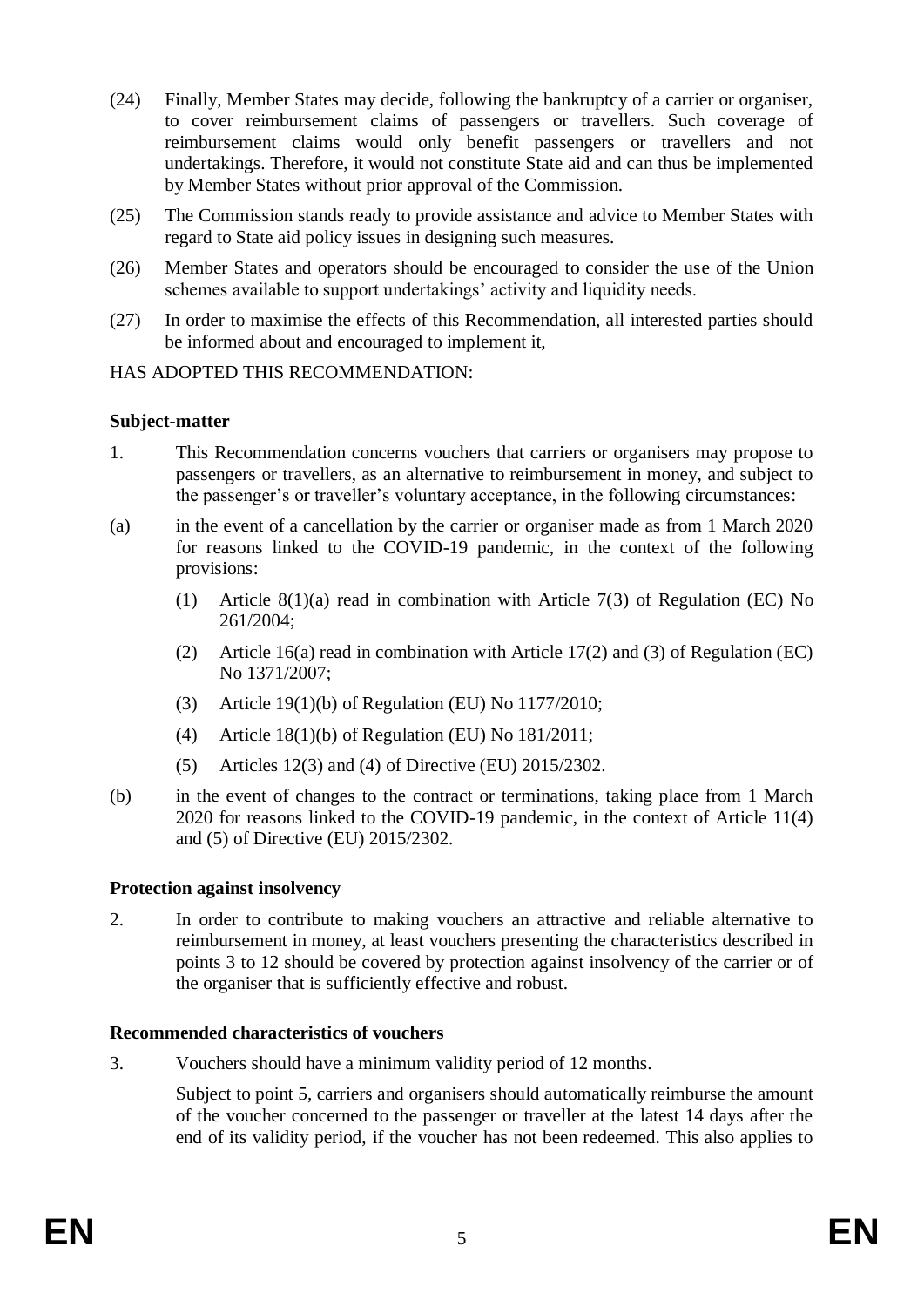the reimbursement of the remaining amount of the voucher concerned in the case of previous partial redemption.

4. If vouchers have a validity period longer than 12 months, passengers and travellers should have the right to ask for reimbursement in money no later than 12 months after the issuance of the voucher concerned. They should have the same right at any moment thereafter subject to applicable legal provisions on time limitation.

Carriers and organisers could consider making vouchers refundable at a point in time earlier than 12 months after the issuance of the voucher concerned if the passenger or traveller so requests.

- 5. Passengers and travellers should be able to use vouchers for payments in respect of all new bookings made before their expiry date even if the payment or the service takes place after that date.
- 6. Passengers and travellers should be able to use the vouchers towards payment for any transport services or package travel offered by the carrier or organiser.<sup>22</sup>
- 7. Subject to availability and irrespective of any fare or price difference,
- carriers should ensure that vouchers allow passengers to travel on the same route under the same service conditions as detailed in the original booking;
- organisers should ensure that vouchers allow travellers to book a package travel contract with the same type of services or of equivalent quality as the terminated package.
- 8. Carriers and organisers should consider extending the possibility to use the vouchers for bookings with other entities that form part of the same group of companies.
- 9. Where the cancelled transport service or package travel was booked through a travel agency or other intermediary, carriers and organisers should allow vouchers to be used for new bookings also through the same travel agency or other intermediary.
- 10. Vouchers for transport services should be transferable to another passenger without any additional cost. Vouchers for package travel should also be transferable to another traveller without any additional cost, if the providers of the services included in the package agree to the transfer without any additional cost.
- 11. In order to make vouchers more attractive, organisers and carriers could consider issuing vouchers with a higher value than the amount of any payments made for the package travel or transport service originally booked, for example through an additional lump sum or additional service elements.
- 12. Vouchers should indicate their validity period and specify all the rights attached to them. They should be issued on a durable medium<sup>23</sup>, such as email or paper.

# **Cooperation between stakeholders**

13. If the passenger has booked the transport service through a travel agency or other intermediary, or if the transport service was part of a package travel, the carrier

 $22$ It is recalled that the rights rendered mandatory by Article  $16(a)$  in combination with Article  $17(2)$  of Regulation (EC) No 1371/2007 and Article 18(3) of Regulation (EU) No 1177/2010 apply in any event.

<sup>&</sup>lt;sup>23</sup> "Durable medium" is defined in Article  $3(11)$  of the Package Travel Directive as "any instrument which enables the traveller or the trader to store information addressed personally to him in a way accessible for future reference for a period of time adequate for the purposes of the information and which allows the unchanged reproduction of the information stored".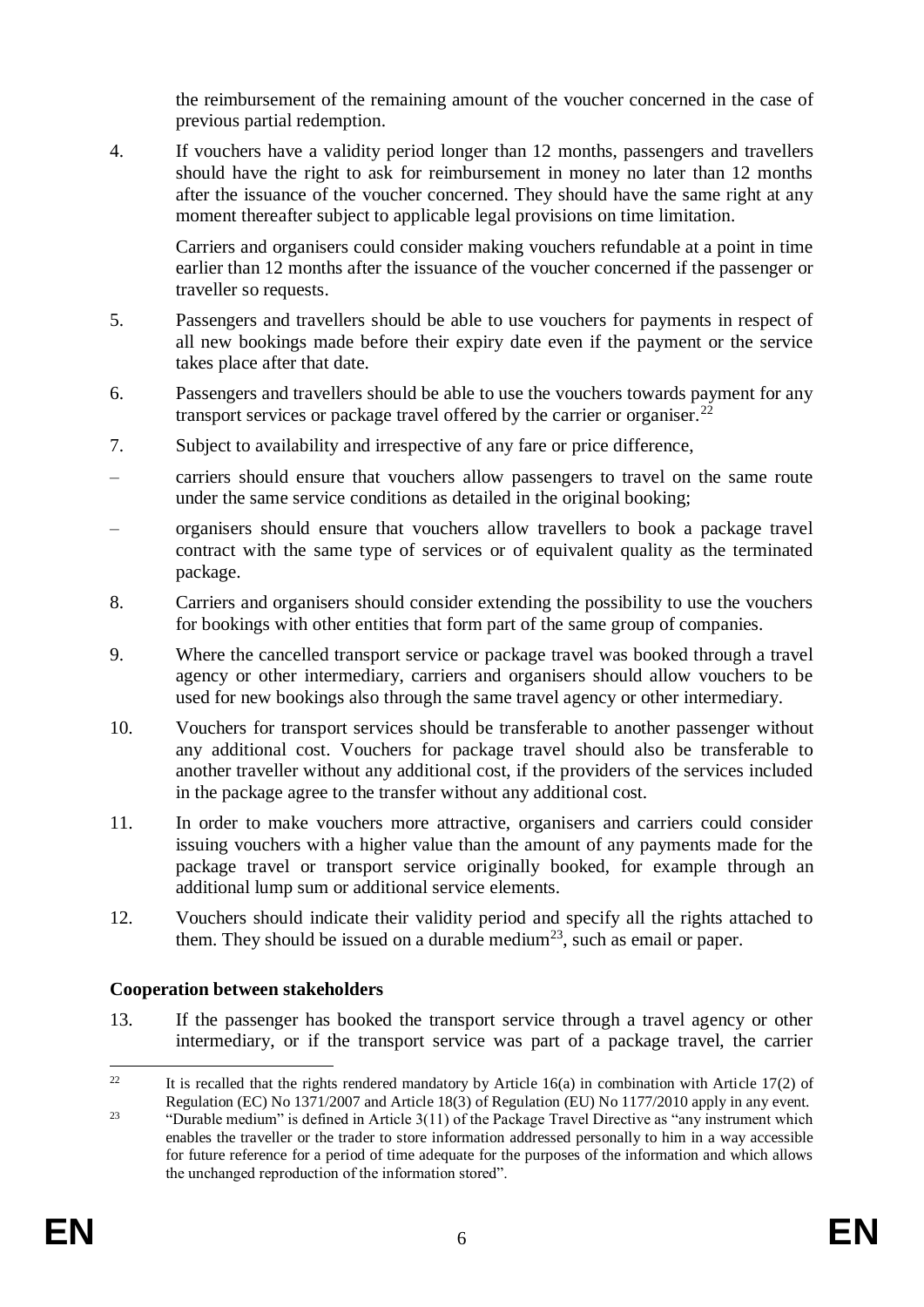should inform the travel agency, the intermediary or the organiser where the passenger or traveller opts for a voucher.

14. The different economic operators in the transport and travel value chain should cooperate in good faith and strive towards a fair sharing of the burden caused by the COVID-19 pandemic.

## **Supporting measures**

## *State aid*

- 15. Member States may decide whether to introduce specific schemes to provide support to operators in the transport and travel sectors to ensure that reimbursement claims caused by the COVID-19 pandemic are satisfied, and may decide on the timing and the type of measures that they wish to put in place. When designing such schemes, Member States should ensure that they benefit all passengers or travellers regardless of their service provider.
- 16. With a view to limiting the negative impacts on passengers or travellers during the COVID-19 pandemic, Member States should actively consider setting up guarantee schemes for vouchers to ensure that in the event of insolvency of the issuer of the voucher, passengers or travellers are reimbursed.

To the extent that such guarantee schemes reduce the financial risk for passengers or travellers in accepting vouchers and increase the likelihood that they opt for such vouchers instead of reimbursement in money, and thereby improving the operators' liquidity position, the measures provide an advantage to the operators concerned in the form of liquidity relief and constitute State aid.

Such measures would not be covered by the scope of the Temporary Framework, but can be notified by Member States directly under Article 107(3)(b) of the Treaty and be the subject of an individual assessment. In that assessment the Commission would accept that the State guarantee covers 100% of the value of vouchers to ensure full protection of all passengers and travellers, whilst taking into account other relevant provisions of section  $3.\overline{2}$  of the Temporary Framework<sup> $\overline{24}$ </sup> to ensure proportionality of the aid.

17. Where operators in the travel and transport sectors are in need of general liquidity support, Member States may also decide to put in place schemes to provide them with liquidity support. Where such support is not granted under market conditions, it may involve State aid and should be notified to the Commission.

The Temporary Framework provides a basis for compatibility for such liquidity support, enabling operators in the travel and transport sectors inter alia to receive such support in the form of public guarantees or subsidised loans to cover their actual liquidity needs for periods, subject to due justification, of 18 months for SMEs and 12 months for large enterprises $^{25}$ .

18. Member States may decide, following the bankruptcy of a carrier or organiser, to cover reimbursement claims of passengers or travellers,

 $\overline{24}$ Section 3.2 of the Temporary Framework allows for the granting of public guarantees on loans for a limited period.

 $25$  Points 25.d and 27.d of the Temporary Framework.